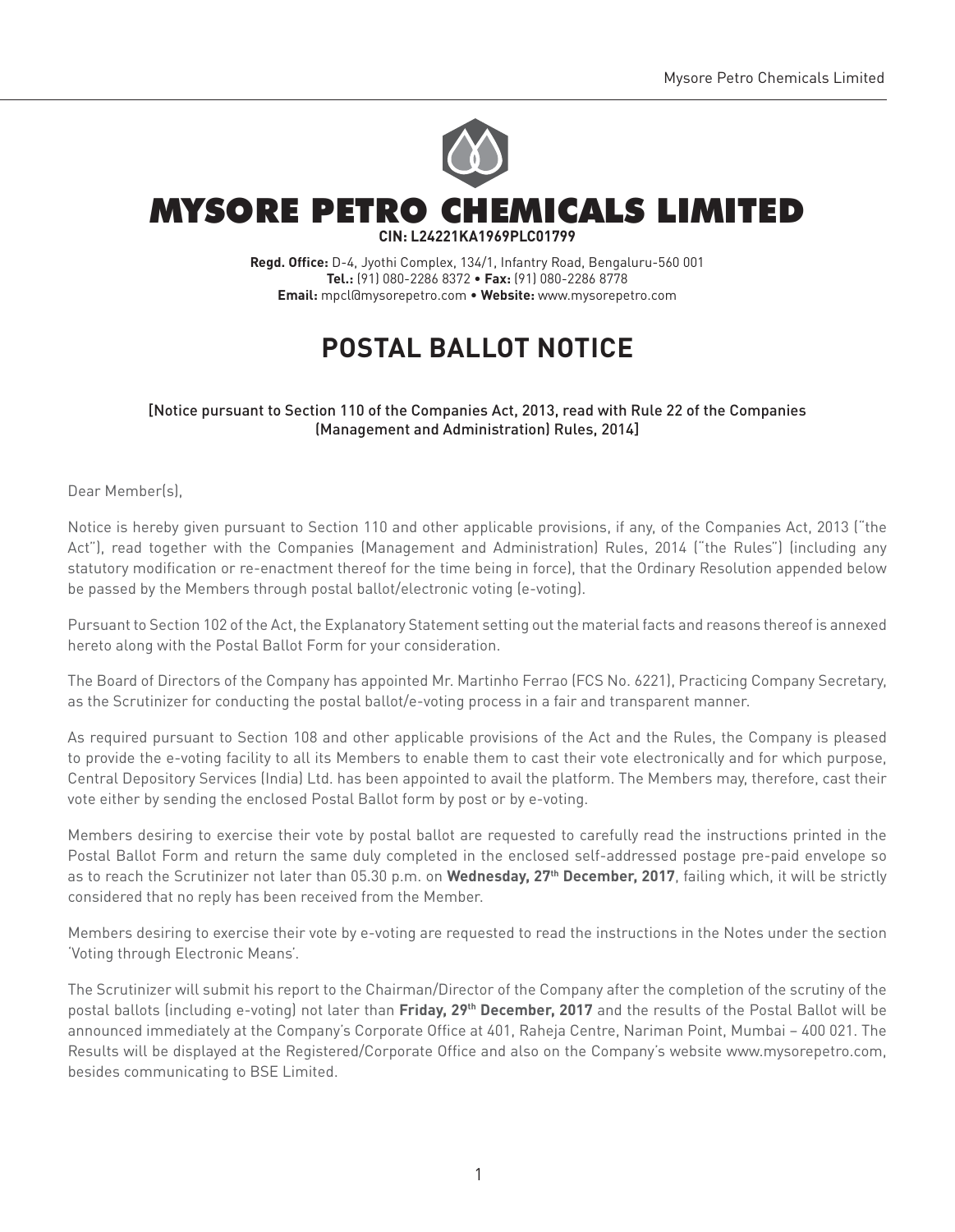

## Approval for related party transactions to carry on trading business:

To consider and, if thought fit, to pass with or without modification(s), the following resolution as an Ordinary Resolution:

"RESOLVED THAT pursuant to the provisions of Section 188 and other applicable provisions, if any, of the Companies Act, 2013 and the relevant Rules made thereunder and Regulation 23 of the Securities and Exchange Board of India (Listing Obligations and Disclosure Requirements) Regulations, 2015 (including any statutory modification(s) or re-enactments) and the consent of the Audit Committee and the Board of Directors, the approval of the Company be and is hereby accorded to engage in the trading business by way of procurement of Orthoxylene (OX), Phthalic Anhydride (PA), Maleic Anhydride (MA), Benzoic Acid (BA) and other petrochemical products from M/s I G Petrochemicals Limited (IGPL), being a material related party transaction, in the ordinary course of business and at the prevailing market prices subject to the aggregate amount of the transaction not exceeding  $\bar{z}$  100 crores (Rupees One Hundred crores) per annum.

RESOLVED FURTHER THAT the Board of Directors be and is hereby authorized to perform and execute all such acts, deeds, matters and things as may be deemed necessary and/or expedient to give effect to this resolution and for the matters connected therewith or incidental thereto.

RESOLVED FURTHER THAT the Board be and is hereby authorised to delegate all or any of the powers herein conferred, to any Director, Committee and the Key Managerial Personnel of the Company to give effect to the aforesaid resolution.

> By order of the Board of Directors For Mysore Petro Chemicals Limited

Mumbai, 30th October, 2017 Anand Kadkol

## Registered Office

D-4, Jyothi Complex 134/1, Infantry Road, Bengaluru – 560 001

## Notes:

- 1. The Postal Ballot Notice is being sent to the Members whose names appear on the Register of Members/List of Beneficial Owners as received from the National Securities Depository Limited (NSDL) and Central Depository Services (India) Limited (CDSL) as on 20<sup>th</sup> November, 2017 being the cut-off date. The Postal Ballot Notice is being sent to the Members in electronic form to the email addresses registered with their Depository Participants (in case of electronic shareholding)/the Company's Registrar and Share Transfer Agents (in case of physical shareholding). For Members whose email IDs are not registered, physical copies of the Postal Ballot Notice are being sent by permitted mode along with a postage/prepaid/self-addressed Business Reply Envelope.
- 2. Members whose names appear on the Register of Members/List of Beneficial Owners as on 20th November, 2017 will be considered for the purpose of voting.
- 3. The Members can opt for only one mode of voting, i.e. either by physical ballot or e-voting. In case Members cast their votes through both the modes, voting done by e-voting shall prevail and votes cast through physical Postal Ballot Forms will be treated as invalid.
- 4. In case a Member is desirous of obtaining a printed Postal Ballot Form or a duplicate, he or she may send an email

## Company Secretary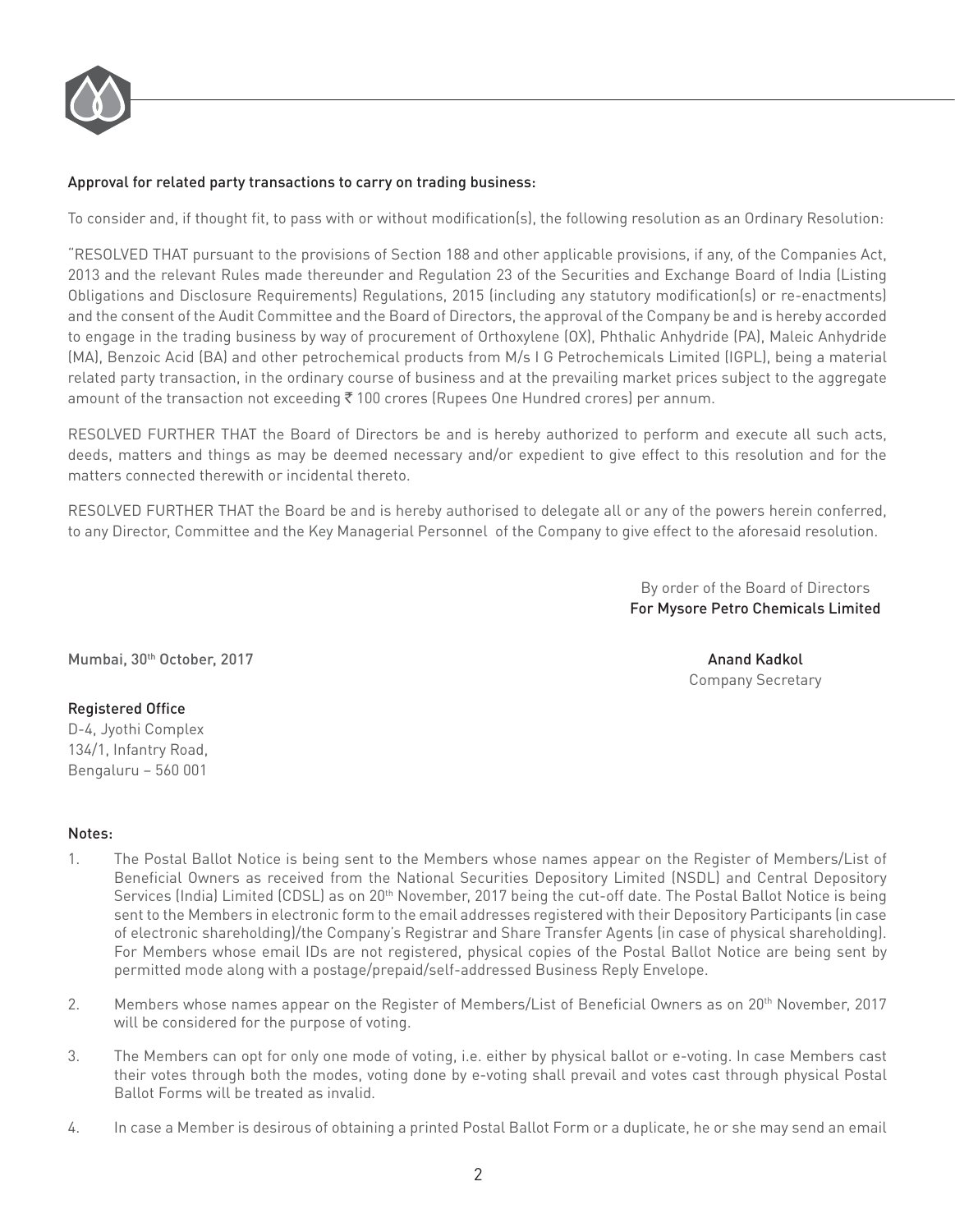to mpcl@mysorepetro.com. The Registrar and Transfer Agent/Company shall forward the same along with postage prepaid self-addressed Business Reply Envelope to the Member.

- 5. Voting rights shall be reckoned on the paid-up value of shares registered in the names of the Members as on 20th November, 2017.
- 6. In compliance with Sections 108 and 110 of the Companies Act, 2013 and the Rules made there under, the Company has provided the facility to the Members to exercise their votes electronically and vote on the resolution through e-voting service facility arranged by CDSL. The instructions for electronic voting are annexed to this Notice.
- 7. A Member cannot exercise his vote by proxy on postal ballot.
- 8. Members desiring to exercise their vote by physical postal ballot are requested to carefully read the instructions printed in the Postal Ballot Form and return the Form duly completed and signed, in the enclosed self-addressed Business Reply Envelope to the Scrutinizer, so that it reaches the Scrutinizer not later than close of working hours (i.e. 17.30 hours IST) on 27th December, 2017. The postage will be borne by the Company. However, envelopes containing postal ballots, if sent by courier or registered/speed post at the expense of the Members will also be accepted. If any postal ballot is received after 17.30 hours IST on 27<sup>th</sup> December, 2017, it will be considered that no reply from the Member has been received.
- 9. The Scrutinizer will submit his report to the Chairman/Director after the completion of scrutiny, and the result of the voting by postal ballot will be announced by the Chairman or any Director of the Company duly authorized, on or before 29<sup>th</sup> December, 2017 at the corporate office of the Company at 401-404, Raheja Centre, 214, Nariman Point, Mumbai – 400 021 and will also be displayed on the Company website i.e. www.mysorepetro.com and communicated to the Stock Exchange on the said date.
- 10. The date of declaration of results of the postal ballot shall be the date on which the resolution would be deemed to have been passed, if approved by the requisite majority.
- 11. All the material documents referred to in the explanatory statement will be available for inspection at its registered/ corporate offices of the Company during office hours on all working days except Saturdays between 11.00 a.m. to 5.00 p.m. till 27th December, 2017.

## PROCESS FOR MEMBERS OPTING FOR E-VOTING

#### The instructions for members for voting electronically are as under:

- (i) The voting period begins on Tuesday,  $28<sup>th</sup>$  November, 2017 at 10:00 a.m. and ends on Wednesday,  $27<sup>th</sup>$  December, 2017 at 5:30 p.m. During this period shareholders' of the Company, holding shares either in physical form or in dematerialized form, as on the cut-off date of Monday, 20<sup>th</sup> November, 2017 may cast their vote electronically. The e-voting module shall be disabled by CDSL for voting thereafter.
- (ii) The shareholders should log on to the e-voting website www.evotingindia.com.
- (iii) Click on Shareholders.
- (iv) Now Enter your User ID
	- a. For CDSL: 16 digits beneficiary ID,
	- b. For NSDL: 8 Character DP ID followed by 8 Digits Client ID,
	- c. Members holding shares in Physical Form should enter Folio Number registered with the Company.
- (v) Next enter the Image Verification as displayed and Click on Login.
- (vi) If you are holding shares in demat form and had logged on to www.evotingindia.com and voted on an earlier voting of any company, then your existing password is to be used.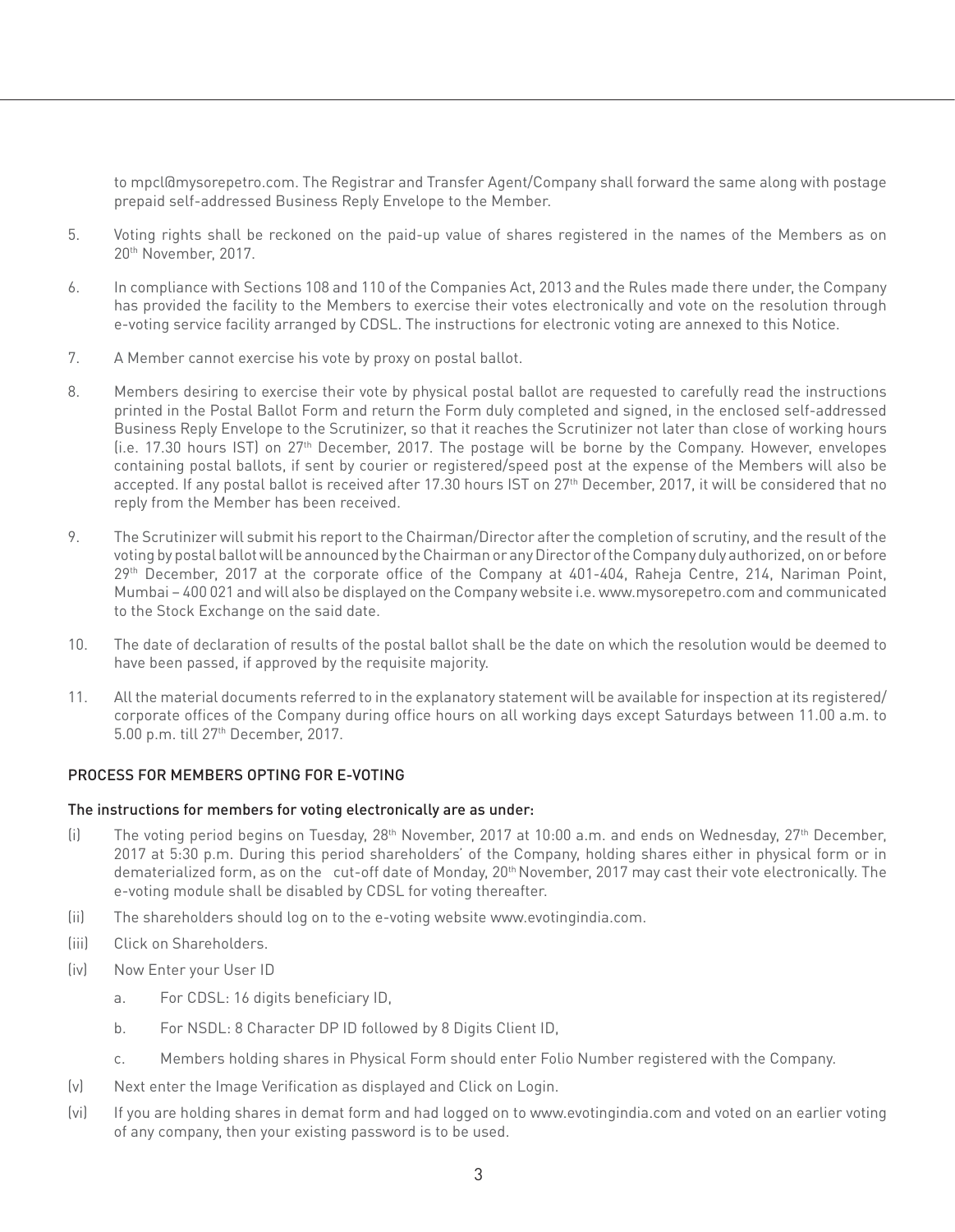(vii) If you are a first time user follow the steps given below:

|                             | For Members holding shares in Demat Form and Physical Form                                                                                                                                                                                                                          |  |
|-----------------------------|-------------------------------------------------------------------------------------------------------------------------------------------------------------------------------------------------------------------------------------------------------------------------------------|--|
| <b>PAN</b>                  | Enter your 10 digit alpha-numeric PAN issued by Income Tax Department (Applicable for<br>both demat shareholders as well as physical shareholders)                                                                                                                                  |  |
|                             | Members who have not updated their PAN with the Company/Depository<br>Participant are requested to use the first two letters of their name and the 8 digits<br>of the sequence number in the PAN field.                                                                             |  |
|                             | In case the sequence number is less than 8 digits enter the applicable number<br>٠<br>of 0's before the number after the first two characters of the name in CAPITAL<br>letters. Eq. If your name is Ramesh Kumar with sequence number 1 then enter<br>RA00000001 in the PAN field. |  |
| Dividend Bank Details<br>0R | Enter the Dividend Bank Details or Date of Birth (in dd/mm/yyyy format) as recorded in<br>your demat account or in the company records in order to login.                                                                                                                           |  |
| Date of Birth (DOB)         | If both the details are not recorded with the depository or company please enter<br>the member id / folio number in the Dividend Bank details field as mentioned in<br>instruction (iv).                                                                                            |  |

- (viii) After entering these details appropriately, click on "SUBMIT" tab.
- (ix) Members holding shares in physical form will then directly reach the Company selection screen. However, members holding shares in demat form will now reach 'Password Creation' menu wherein they are required to mandatorily enter their login password in the new password field. Kindly note that this password is to be also used by the demat holders for voting for resolutions of any other company on which they are eligible to vote, provided that company opts for e-voting through CDSL platform. It is strongly recommended not to share your password with any other person and take utmost care to keep your password confidential.
- (x) For Members holding shares in physical form, the details can be used only for e-voting on the resolutions contained in this Notice.
- (xi) Click on the EVSN for the relevant <Mysore Petro Chemicals Limited> on which you choose to vote.
- (xii) On the voting page, you will see "RESOLUTION DESCRIPTION" and against the same the option "YES/NO" for voting. Select the option YES or NO as desired. The option YES implies that you assent to the Resolution and option NO implies that you dissent to the Resolution.
- (xiii) Click on the "RESOLUTIONS FILE LINK" if you wish to view the entire Resolution details.
- (xiv) After selecting the resolution you have decided to vote on, click on "SUBMIT". A confirmation box will be displayed. If you wish to confirm your vote, click on "OK", else to change your vote, click on "CANCEL" and accordingly modify your vote.
- (xv) Once you "CONFIRM" your vote on the resolution, you will not be allowed to modify your vote.
- (xvi) You can also take a print of the votes cast by clicking on "Click here to print" option on the Voting page.
- (xvii) If a demat account holder has forgotten the login password then Enter the User ID and the image verification code and click on Forgot Password & enter the details as prompted by the system.
- (xviii) Shareholders can also cast their vote using CDSL's mobile app m-Voting available for android based mobiles. The m-Voting app can be downloaded from Google Play Store. iPhone and Windows phone users can download the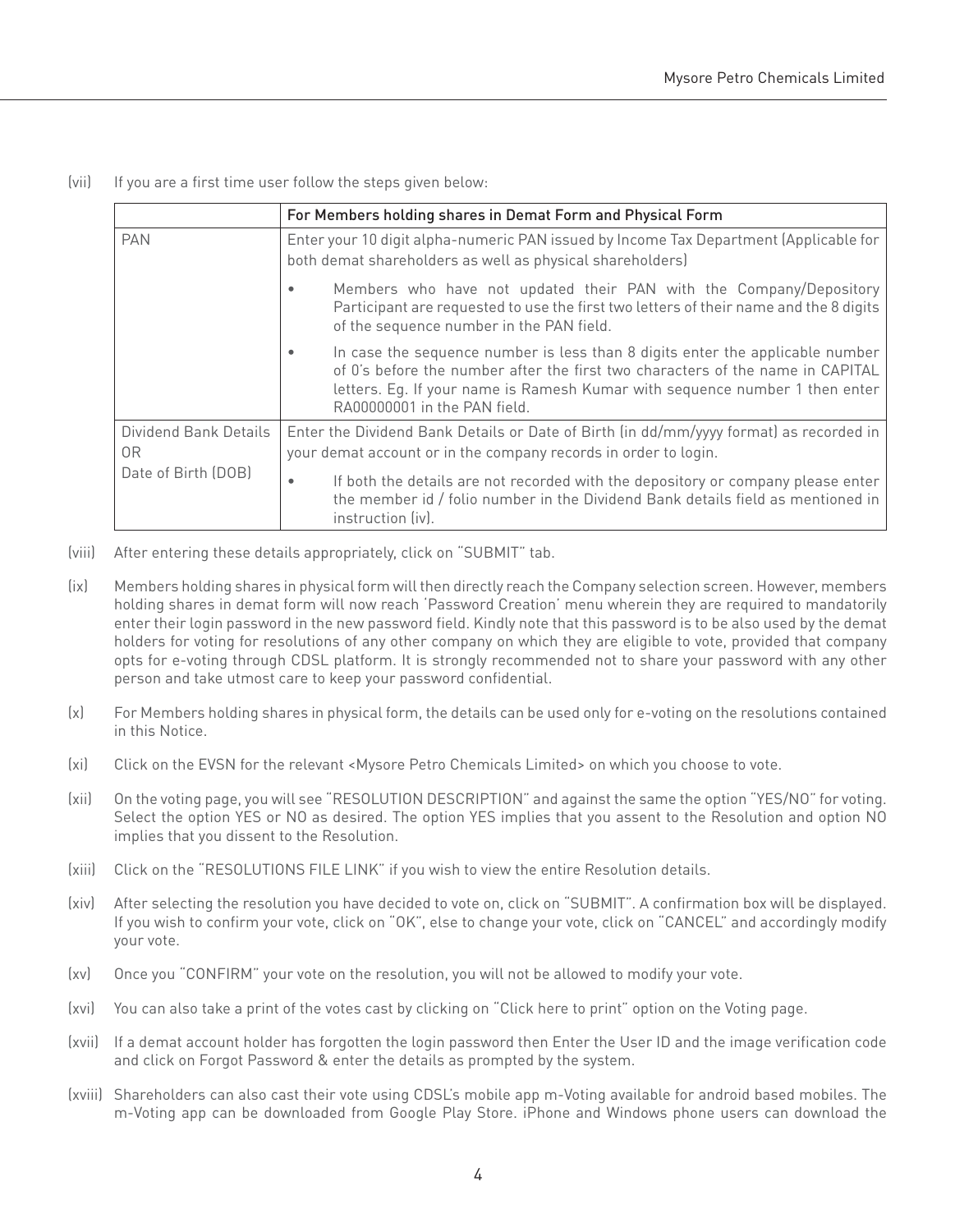

app from the App Store and the Windows Phone Store respectively on or after 30th June 2016. Please follow the instructions as prompted by the mobile app while voting on your mobile.

(xix) Note for Non-Individual Shareholders and Custodians:

- Non-Individual shareholders (i.e. other than Individuals, HUF, NRI etc.) and Custodian are required to log on to www. evotingindia.com and register themselves as Corporates.
- A scanned copy of the Registration Form bearing the stamp and sign of the entity should be emailed to helpdesk.evoting@cdslindia.com.
- After receiving the login details a Compliance User should be created using the admin login and password. The Compliance User would be able to link the account(s) for which they wish to vote on.
- The list of accounts linked in the login should be emailed to helpdesk.evoting@cdslindia.com and on approval of the accounts they would be able to cast their vote.
- A scanned copy of the Board Resolution and Power of Attorney (POA) which they have issued in favour of the Custodian, if any, should be uploaded in PDF format in the system for the scrutinizer to verify the same.
- (xx) In case you have any queries or issues regarding e-voting, you may refer the Frequently Asked Questions ("FAQs") and e-voting manual available at www.evotingindia.com, under help section or write an email to helpdesk.evoting@cdslindia.com.

### Other Instructions:

- i. The voting rights shall be as per the number of shares held by the members as on  $20<sup>th</sup>$  November, 2017, being the cut-off date. Members are eligible to cast their vote electronically only if they are holding shares as on the cut-off date.
- ii. Any person who becomes a member of the Company after despatch of the Notice of the Meeting and holding shares as on the cut-off date i.e. 20<sup>th</sup> November, 2017 shall follow the process as mentioned at sr. nos. (ii) to (v) of the above.
- iii. Mr. Martinho Ferrao, Practicing Company Secretary (Membership No. 6221) has been appointed as the Scrutinizer to scrutinise the e-voting process (including the Ballot Form received from the Members who do not have access to the e-voting process) in a fair and transparent manner.
- iv. The Scrutinizer shall, immediately after the conclusion of voting, count the votes cast through the Postal Ballot, thereafter unblock the votes cast through remote e-voting in the presence of at least two witnesses not in the employment of the Company and make, not later than 29th December, 2017 a consolidated Scrutinizer's Report of the total votes cast in favour or against, if any, and forthwith submit to the Chairman/Director of the Company.

The results declared along with the Scrutinizer's Report shall be placed on the Company's website www.mysorepetro.com and on the website of CDSL www.evoting.cdsl.com immediately after the result is declared by the Chairman/Director. The Company shall also simultaneously forward the results to BSE Limited where its shares are listed.